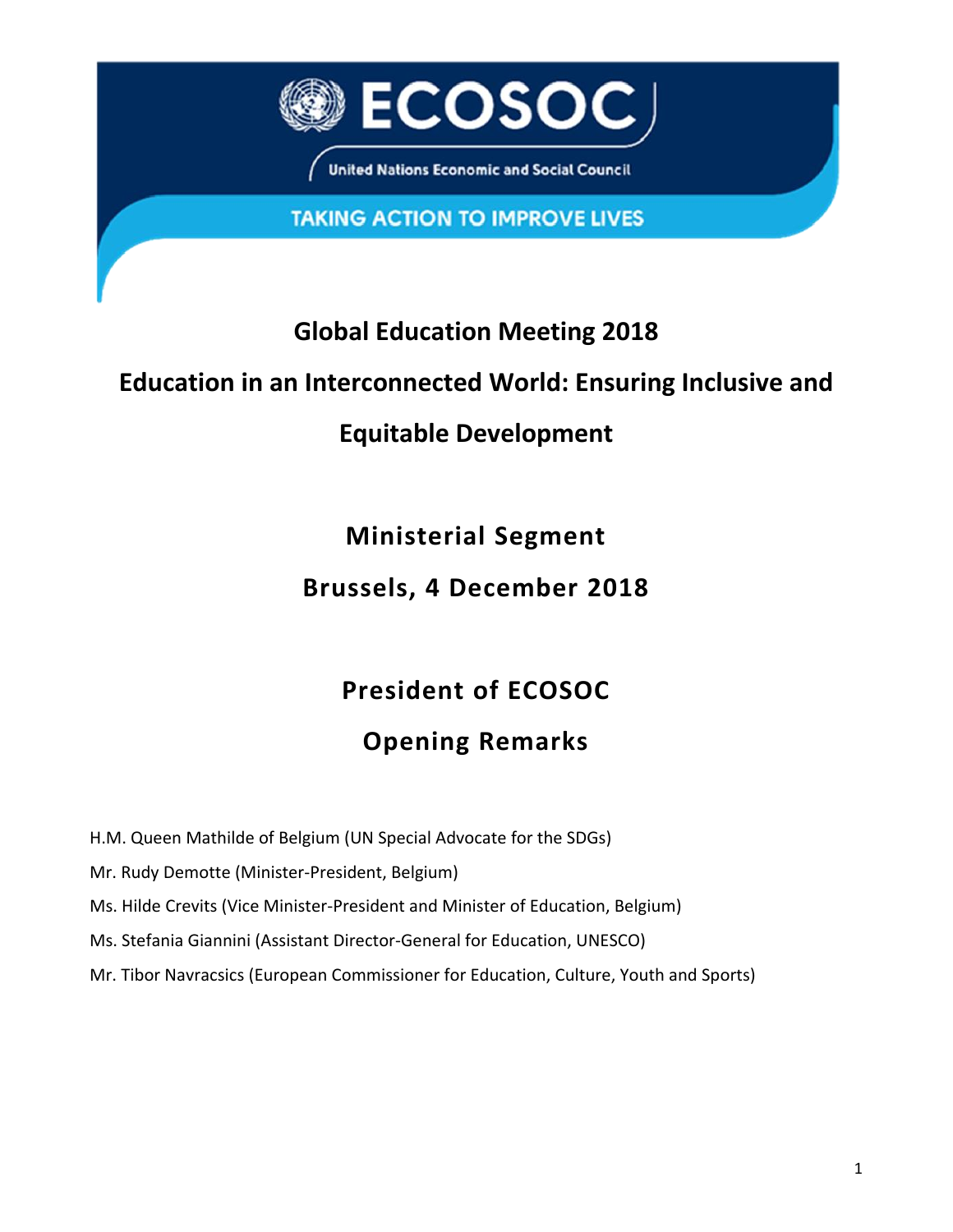H. M. Queen Mathilde,

Excellencies,

Distinguished Delegates,

Ladies and Gentlemen,

It is a pleasure to be with you today for the opening of the Ministerial Segment of the first Global Education Meeting since the adoption of the 2030 Agenda for Sustainable Development. I would like to thank UNESCO for convening this important gathering and the Government of Belgium for generously hosting it.

Sustainable Development Goal 4 is near and dear to my heart. I am the child of educators and I have myself dabbled in the field; I have taught both Mathematics and English as a Second Language, and I have owned and run a Mathematics Tutoring Service for a number of years.

This meeting provides an excellent opportunity to exchange views on the progress made so far toward the promise of universal quality education, and to strengthen our coordinated commitment to achieve Sustainable Development Goal (SDG) 4.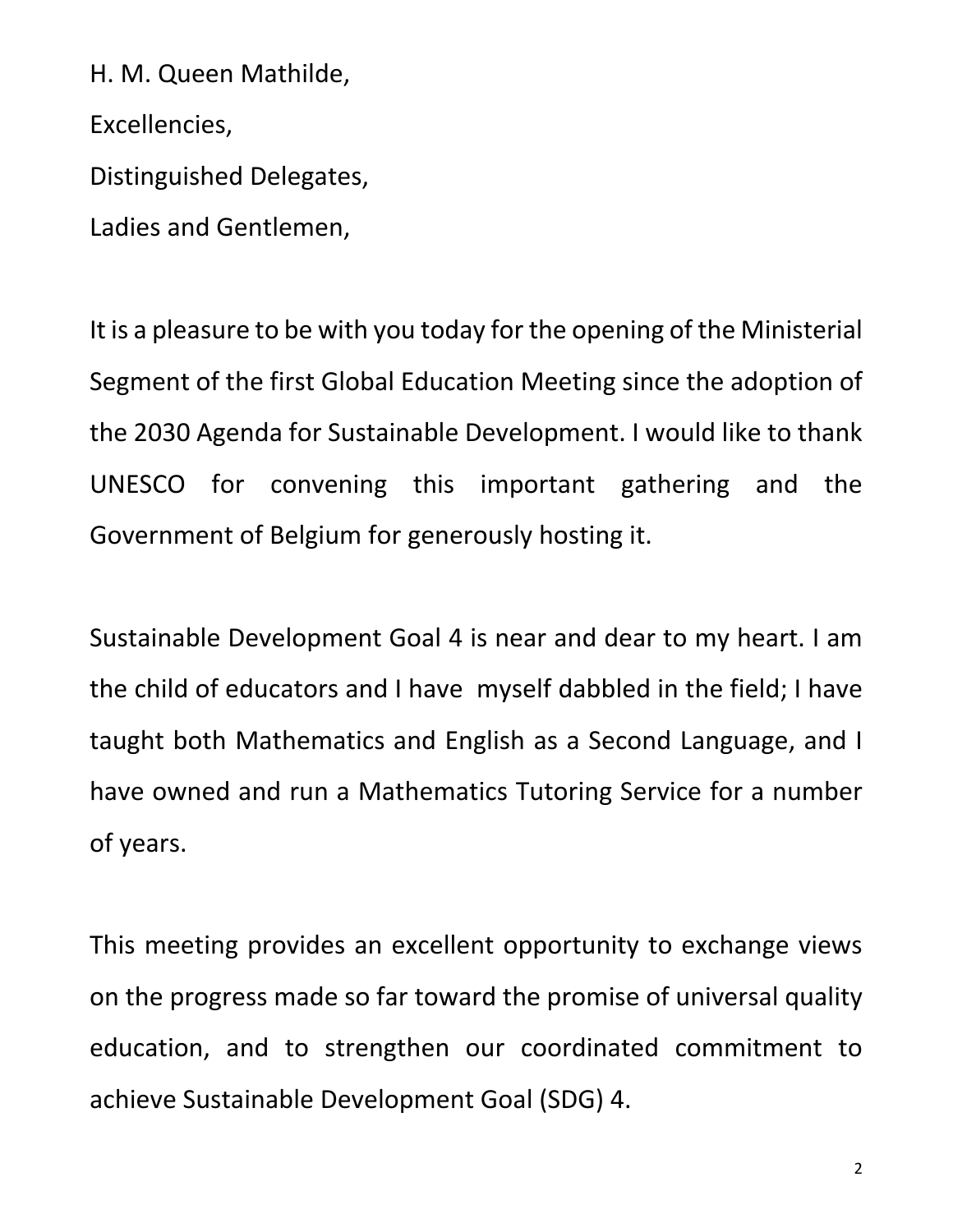Over these three days, we will have the chance to identify priority areas requiring political guidance and interventions to be taken up when SDG 4 is reviewed in depth next year at the High Level Political Forum on Sustainable Development (HLPF). I congratulate UNESCO for starting these discussions early. This is imperative for assuring that all contributions are duly reflected at the HLPF and also for supporting a strong and positive outcome at the SDG Summit in September 2019.

An overarching message from the HLPF last July was that "while progress has been achieved in many areas related to the SDGs and their targets, we still have a long way to go to reach the Goals, and little time left for action."

This sentiment echoed the Secretary General's report on Progress Toward the Sustainable Development Goals which stated that "progress to ensure that no one has been left behind has not been rapid enough to meet the targets of the 2030 Agenda."

Ladies and Gentlemen,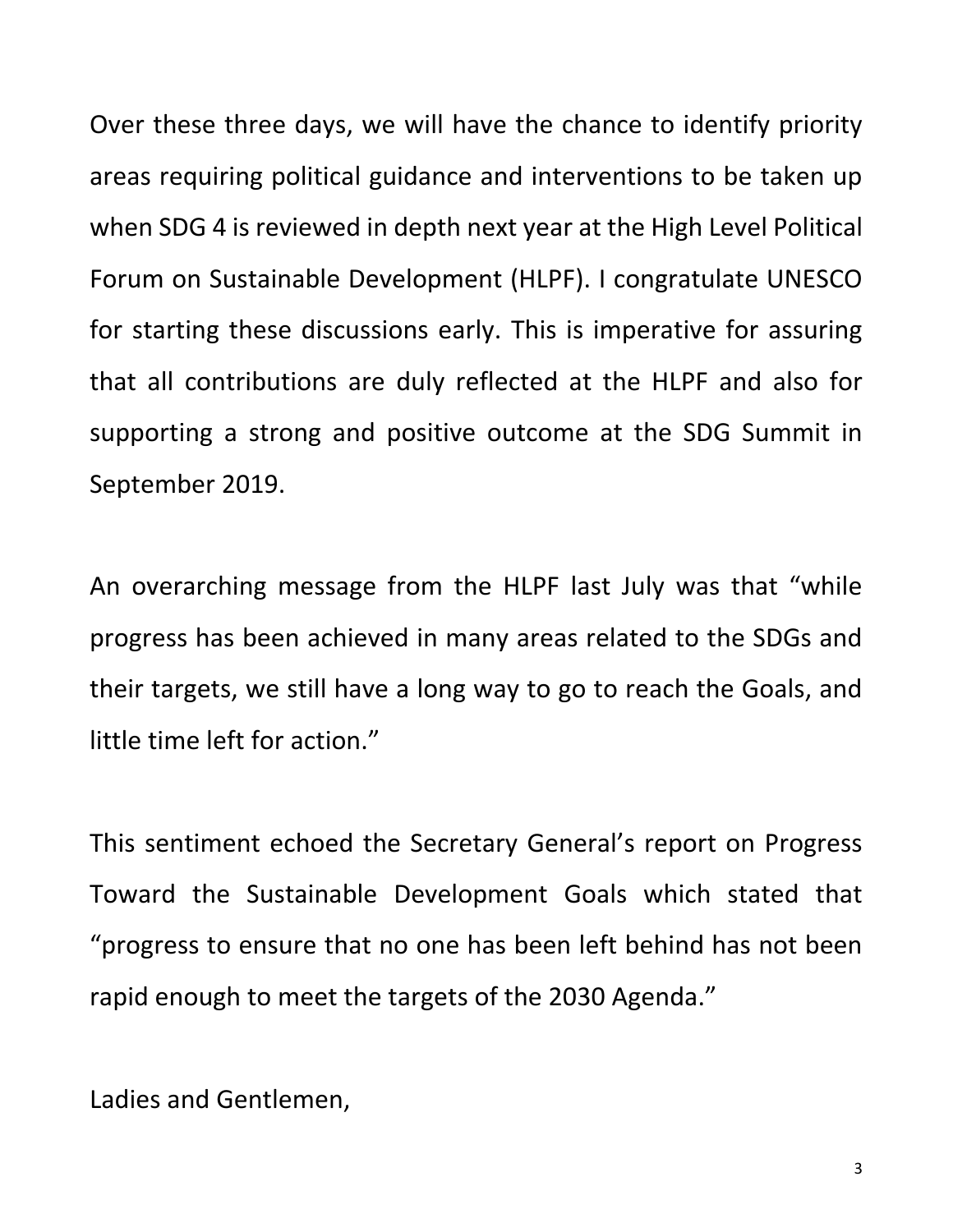Besides being a basic human right that everyone should enjoy, education is central to the achievement of the 2030 Agenda. Inclusive access to quality education and life-long learning opportunities have reciprocal linkages with almost all other SDGs and will play a key role in building sustainable and resilient societies.

Access to quality education is an avenue for social mobility and reducing inequalities. It gives people the knowledge and skills they need to access decent jobs and live more prosperous lives in dignity. Each additional year of schooling raises average annual GDP growth by 0.37 per cent; 171 million people could be lifted out of poverty if all students in low-income countries left school with basic reading skills – equivalent to a 12 per cent cut in world poverty.

Education is essential for building the knowledge base we need to tackle critical challenges like climate change. It improves people's health and fosters gender equality. Moreover, education is a foundation for peaceful societies, as it brings hope, stability and opportunity when crisis and conflict disrupt young lives. It sows the

4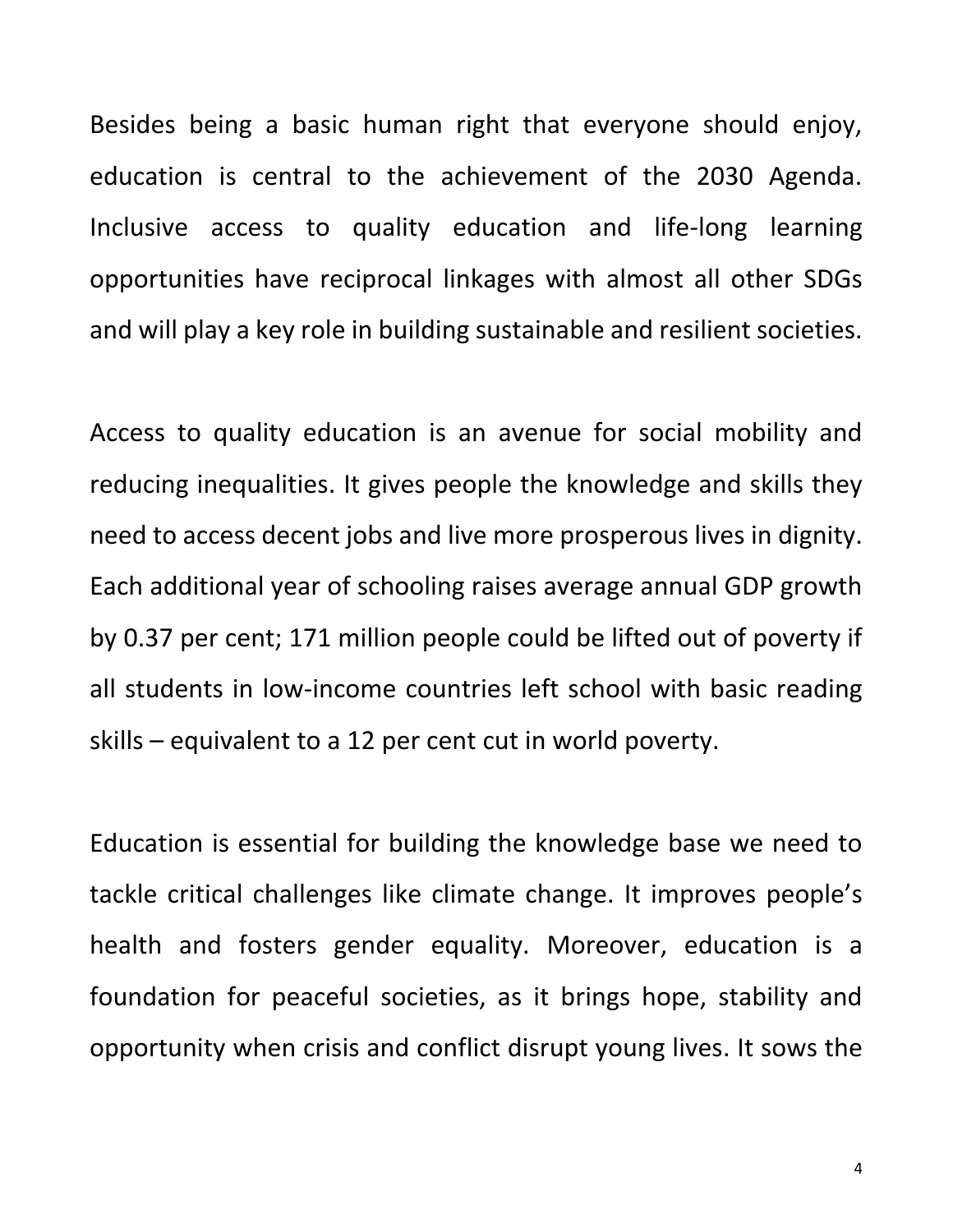seeds of peace by fostering reconciliation, mutual understanding and social cohesion.

Yet, despite these recognized benefits, we are struck by the current facts:

- Learning outcomes are falling short. Minimum standards in reading and mathematics are not being met by over half of children and adolescents worldwide. $1$
- Globally, one-third of schools are without basic sanitation services.<sup>2</sup> In Least Developed Countries, only 34 per cent of primary schools have electricity and less than 40 per cent have spaces for hand washing.<sup>3</sup>
- Access to quality education is divided: with children from the richest 20 per cent of households and from urban areas achieving greater reading proficiency than children from the poorest 20 percent of households and from rural areas.<sup>4</sup>

These are just some of the challenges we face. Yet, we have to remind ourselves that progress is indeed possible.

 $\overline{a}$ 

<sup>&</sup>lt;sup>1</sup> Secretary General's report on Progress Toward the Sustainable Development Goals, E/2018/64.

<sup>2</sup> Global Education Monitoring Report 2018.

<sup>&</sup>lt;sup>3</sup> Secretary General's report on Progress Toward the Sustainable Development Goals, E/2018/64.

<sup>4</sup> Secretary General's report on Progress Toward the Sustainable Development Goals, E/2018/64.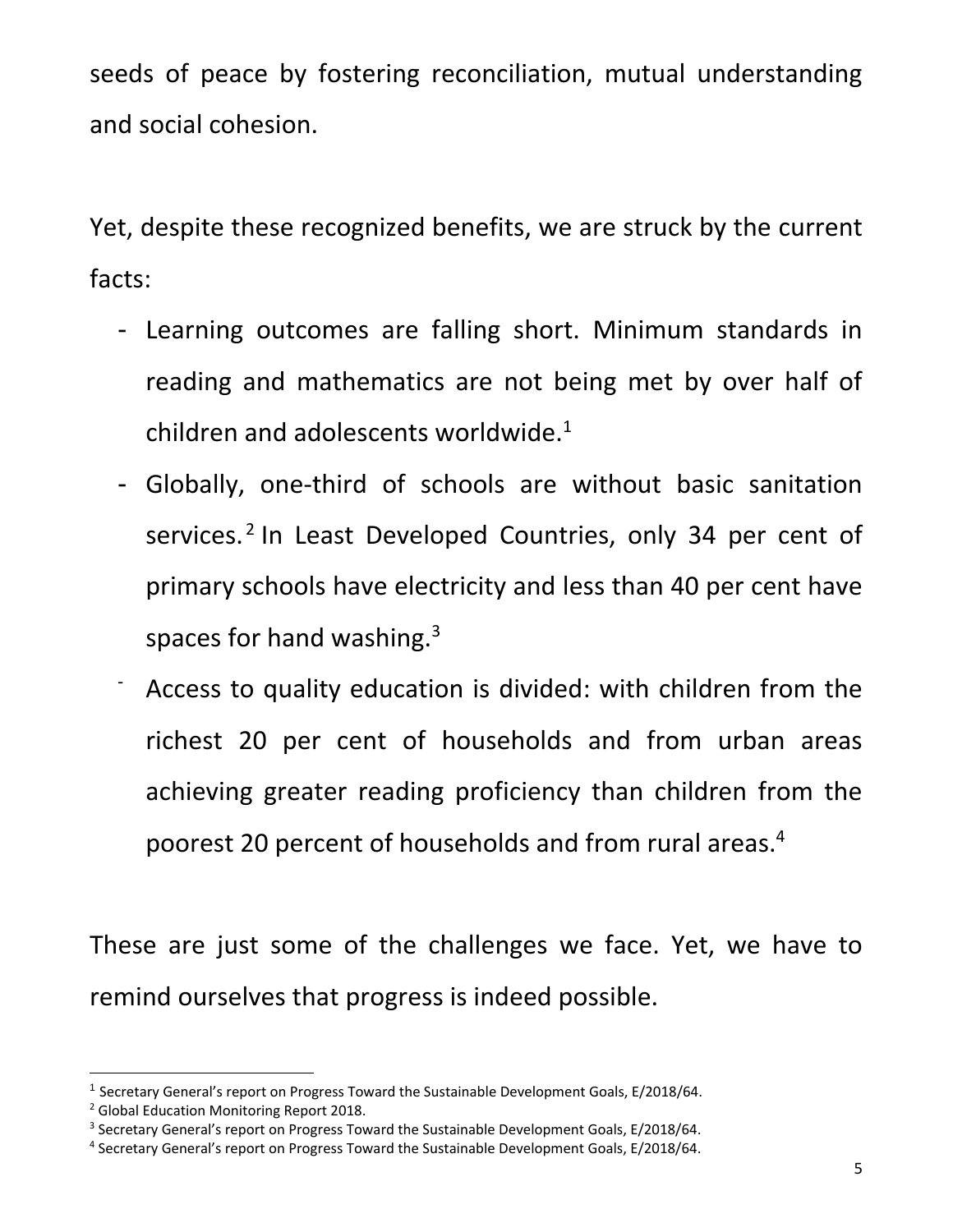At the global level, 70 per cent of children attend early childhood and primary education, up from 63 per cent in 2010.<sup>5</sup> These children will have opportunities that previous generations did not enjoy in terms of enhancing their life-long learning abilities.

We need to focus on reaching those children who still lack these opportunities and also ensure that the quality of education is high, consistent, and equitable. We also need to examine the extent to which education is genuinely preparing children and young people for the future. Globalization, new technologies, changing labour markets, and transnational environmental and political challenges demand new approaches.

Whether in an advanced economy, or in a less developed one, learners must be equipped with the necessary skills to navigate unexpected challenges ahead. The skills-mismatch is a global one, calling for more inclusive and future-focused, quality education and training systems.

 $\overline{a}$ 

<sup>&</sup>lt;sup>5</sup> Secretary General's report on Progress Toward the Sustainable Development Goals, E/2018/64.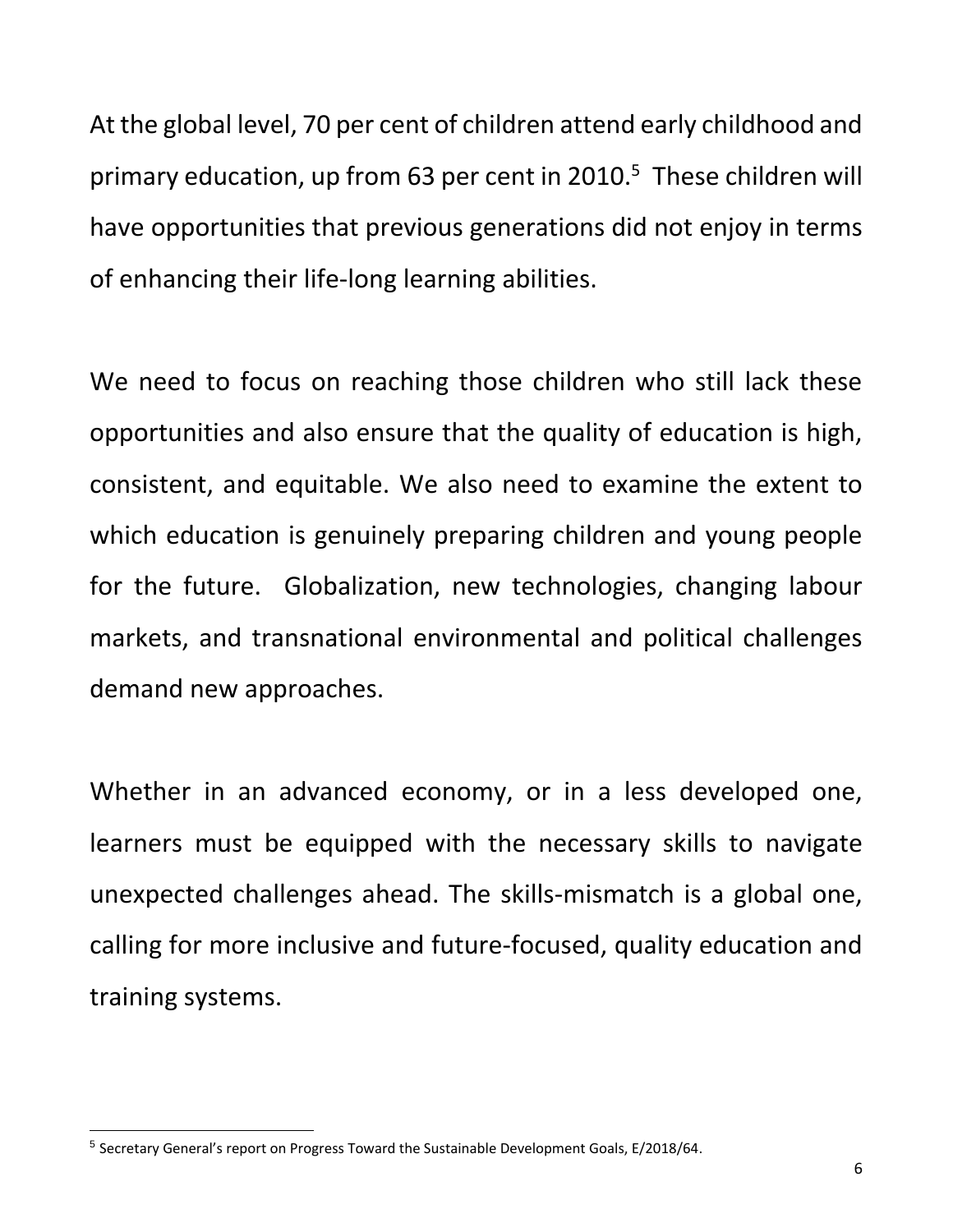Education has a responsibility to ensure that new technologies do not exacerbate divides, including gender divides, by including digital skills in the curriculum early on.

Given that children and young people make up 50 per cent of the world's population, we have to act with a sense of urgency. We have no time to lose in ensuring that the children and youth of today, and tomorrow's generation, have access to quality education that enhances their life potential. Indeed, the success of the 2030 Agenda depends on this.

Likewise, we cannot leave behind those who did not benefit from quality education in their youth. Adult education and access to lifelong, learning opportunities will become ever more important as technologies change and skill demands shift.

Excellencies,

Education is a foundation for achieving our dreams and shaping our common future.